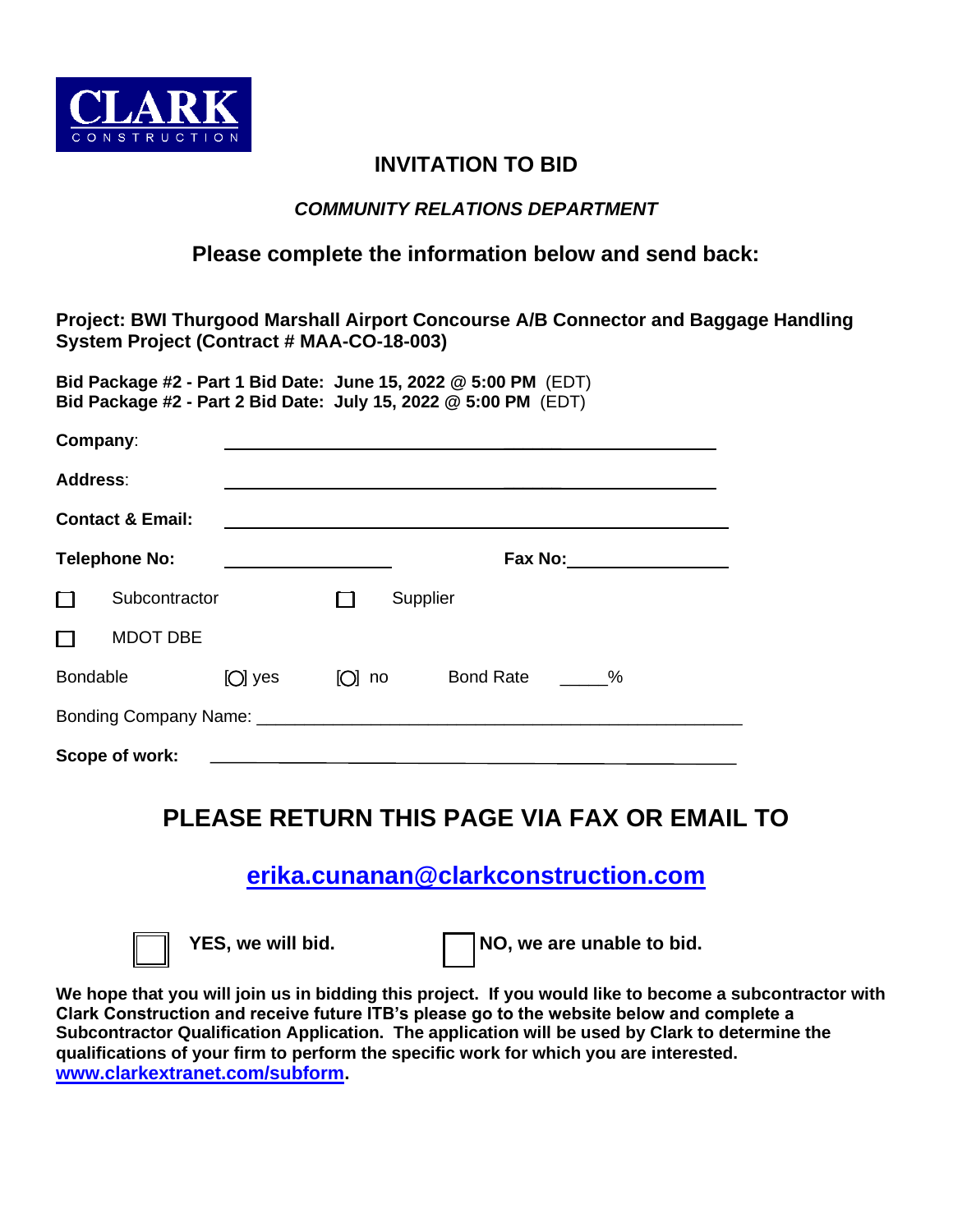#### **BID INVITATION FOR CONSTRUCTION OF BWI Thurgood Marshall Airport Concourse A/B Connector and Baggage Handling Project Your bid is due to us on or before June 15, 2022 @ 5:00 PM (EDT) for Bid Package #2 - Part 1 July 15, 2022 @ 5:00 PM EDT for Bid Package #2 - Part 2**

#### **Project Description:**

The Maryland Department of Transportation's Maryland Aviation Administration (MAA) is expanding the Terminal A/B facility at the Baltimore/Washington International Thurgood Marshall Airport (BWI Marshall) to accommodate a new Baggage Handling System (BHS) and provide a pedestrian connector between Concourses A and B. Identified as the Concourse A/B Connector and Baggage Handling System (A/B Connector) project, the new facility will increase the capacity of the existing inbound and outbound baggage systems, provide a more direct airside connection between Concourses A and B, enhance apron level facilities, add passenger amenities such as expanded concession opportunities, as well as provide new restrooms.

This contract will involve all building trades and specialty work associated with airport facilities. Specific elements of the project include, but are not limited to, underground utilities; concrete pavement; reinforced concrete and structural steel; building envelope systems including architectural curtain wall; roofing systems, and skylights; interior architectural finishes; vertical transportation; industrial piping, ducts, and building automation system; fire protection and fire alarm systems; plumbing systems; electrical distribution; telecommunications, data, and security systems.

For the following Trade Packages contact – Greg @ 410-598-6995, gregory.jones@clarkconstruction.com Package 1.01: 3rd Party Testing & Inspections Package 1.02: CQC Staff Inspectors Package 5.1: Structural Steel & Miscellaneous Metals Package 5.2: Ornamental Metals Package 7.4: Applied Fireproofing Package 7.5: Intumescent Fire Protection

For the following Trade Packages contact – Luana @ 202-308-0572, luana.pego@clarkconstruction.com Package 1.03: Facility Asset Management & BIM Consultants Package 1.05: MEP Commissioning Coordinator Package 21.1: Fire Suppression Package 22.1: Plumbing & HVAC (DIV 22, 23)

For the following Trade Packages contact – Will @ 412-605-4233, will.las[h@clarkconstruction.com](mailto:jada.jones@clarkconstruction.com) Package 1.04: Building Exterior Commissioning Package 1.06: Temporary Partitions Package 1.07: Temporary Jobsite Fencing / MOT Package 1.08: Temporary Jobsite Scaffolding / Stairtowers Package 4.1: Masonry Package 7.2: Waterproofing Package 7.3: Roofing

Package 7.6: Wall Panels

Package 8.3: Glazing, Curtainwall, and Skylights

For the following Trade Packages contact – Robbie @ 843-343-3143robert.mcdowel[l@clarkconstruction.com](mailto:alyssa.prill@clarkconstruction.com) Package 1.09: Utility Locating & Test Pitting Package 2.1: Selective & Structural Demolition, Abatement Package 31.1: Earthwork & Site Utilities Package 31.2: Temporary Support of Excavation, Drilled Micropiles, Drilled Concrete Piers & Shaft Package 32.1: Site Concrete & Asphalt Pavements Package 32.2: Pavement Markings

For the following Trade Packages contact - Trevor @ 240-444-1486, [trevor.mccarney@clarkfoundationsllc.com](mailto:trevor.mccarney@clarkfoundationsllc.com)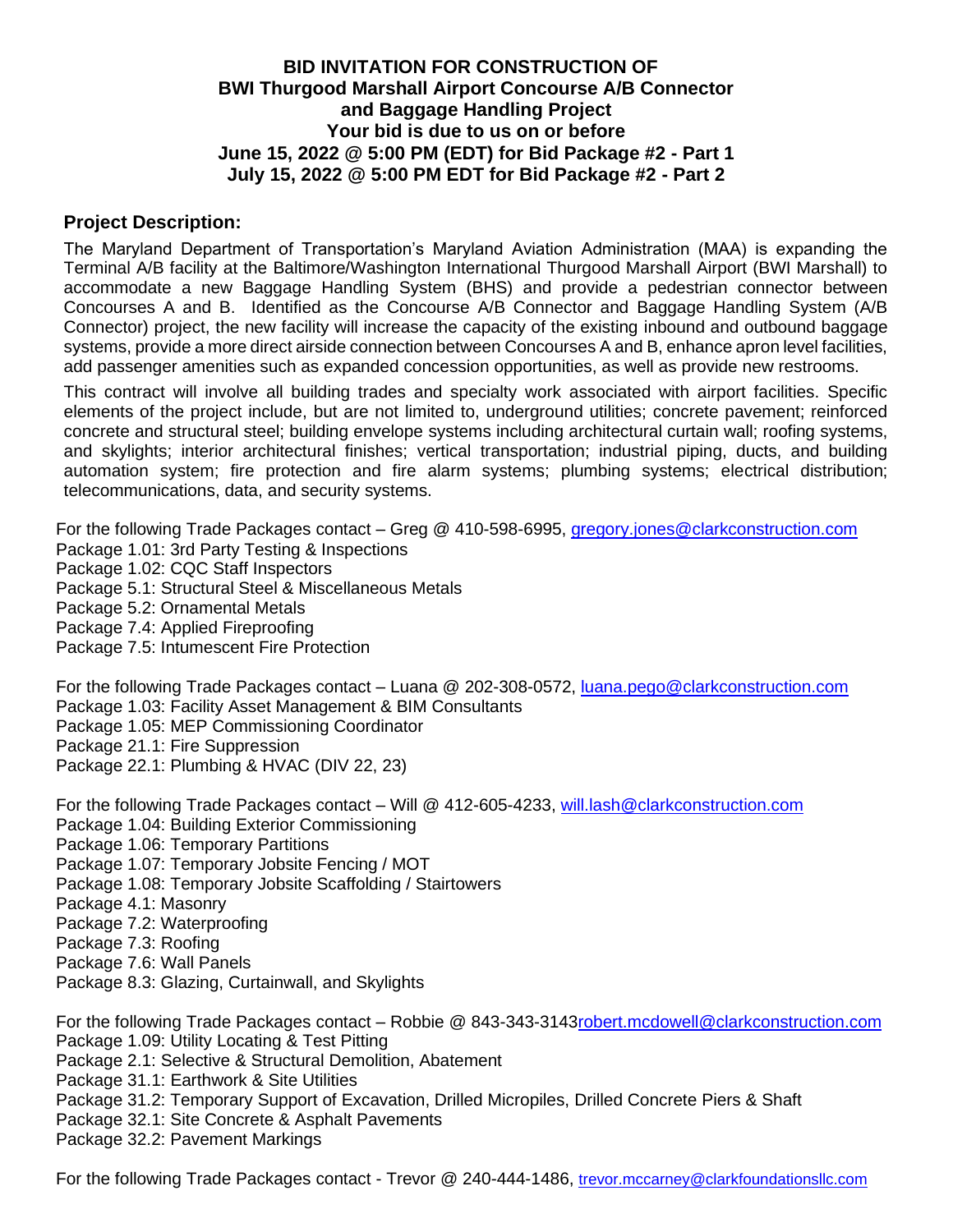Package 3.1: Cast-In-Place Concrete Package 6.1: Rough Carpentry & Furnishings Package 7.1: Joint Sealants / Expansions Joints Package 8.1: Hollow Metal Doors, Frames, & Hardware Package 9.1: Drywall & Ceilings Package 9.4: Painting Package 10.1: Signage Package 11.1: Fall Protection

For the following Trade Packages contact – Adam @ 703-719-1421, adam.senne[r@clarkconstruction.com](mailto:gareth.saums@clarkconstruction.com) Package 8.2: Overhead Coiling Doors Package 14.1: Elevators Package 34.1: Passenger Boarding Bridges & Equipment Package 41.1: Cranes & Hoists

For the following Trade Packages contact – Kayla @ 915-760-3828, kayla.valde[z@clarkconstruction.com](mailto:robert.butler@clarkconstruction.com) Package 9.2: Terrazzo Package 9.3: Flooring Package 9.5: Tile

For the following Trade Packages contact - Sean @ 301-518-6710, sean.fitzpatric[k@clarkconstruction.com](mailto:james.lawless@clarkconstruction.com) Package 26.1: Electrical, Low Voltage, Safety & Security (DIV 26, 27, 28) Package 34.2: Baggage Handling System Commissioning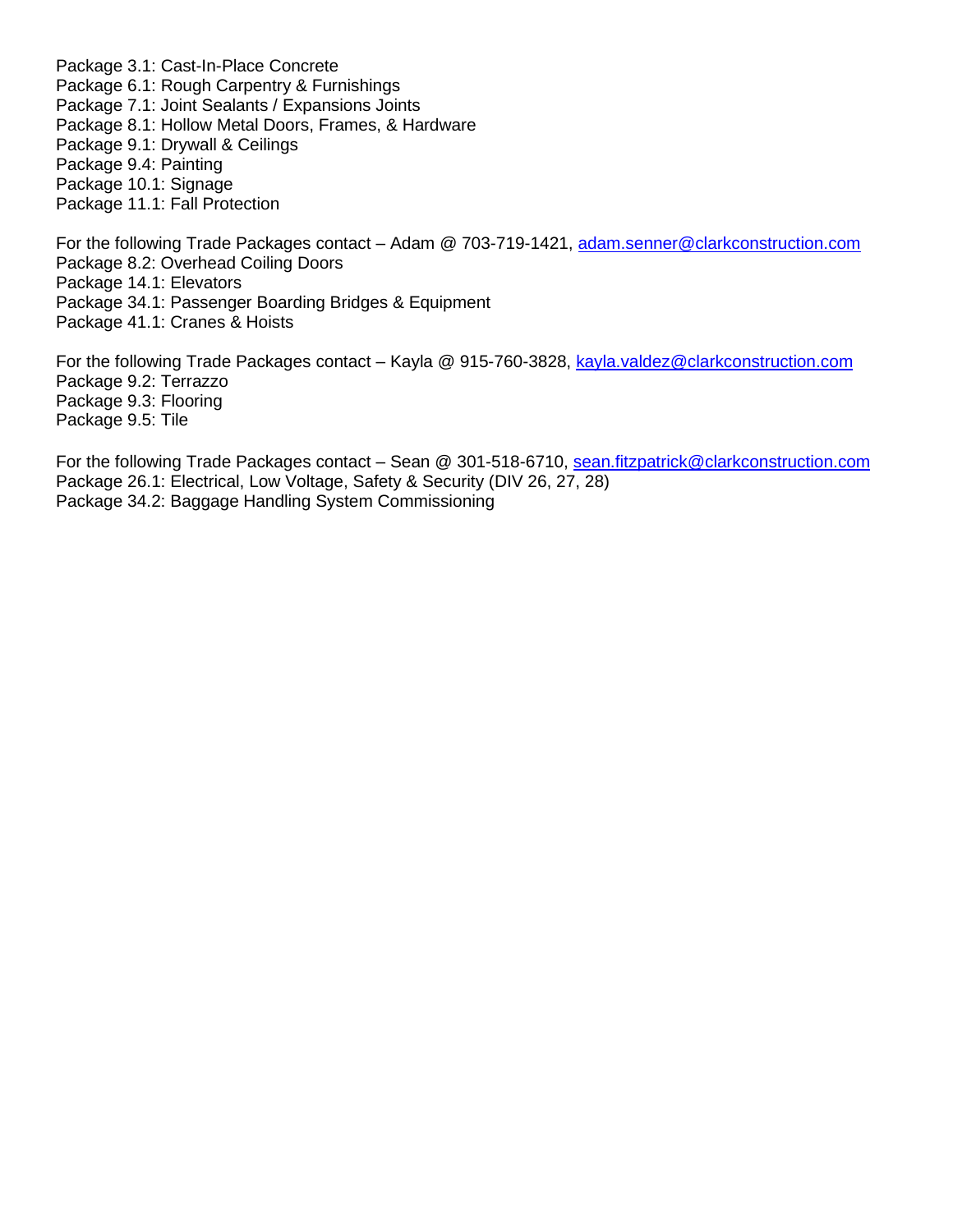### **INFORMATION ABOUT PLANS AND SPECIFICATIONS**

This notification kicks off solicitation for the Package 2 of the BWI Thurgood Marshall Airport Concourse A/B Connector and Baggage Handling System Project.

NOTE: Clark Construction anticipates that 50% Package 2 Drawings and Specifications will be made available on the RFP issuance date of May 6, 2022.

Other important dates: **May 18 th, 2022**: Pre-Proposal Conference & Site Walk **May 19th , 2022**: DBE Community Outreach Event

**Bid Package #2 - Part 1 May 27th, 2022**: BP#2 - Part 1 RFI submission deadline

**Bid Package #2 - Part 2 June 3 rd, 2022**: BP#2 - Part 2 RFI submission deadline **July 7th, 2022**: BP#2 - Part 2 90% Bid Documents RFI submission deadline

Please contact the appropriate Clark team members, noted in the RFP, with any questions.

**Drawings and Specifications May Be Obtained From**: PLEASE CONTACT A TRADE ESTIMATOR LISTED ABOVE FOR ACCESS TO BUILDING CONNECTED.

**Bid documents can be viewed via: Building Connected<sup>™</sup> as of May 06, 2022** 

**BID DATE:** Your bid is due to us on or before the respective bid dates listed above

**PRIOR TO BID DAY** : Contact the trade estimators listed above

**ON BID DAY ONLY:** Contact our bid room directly at

# **Phone: 301-272-6901 Fax: 301-272-6987**

*AN EQUAL OPPORTUNITY EMPLOYER We request bids from small, disadvantaged, minority and Women-owned subcontractors and suppliers.*